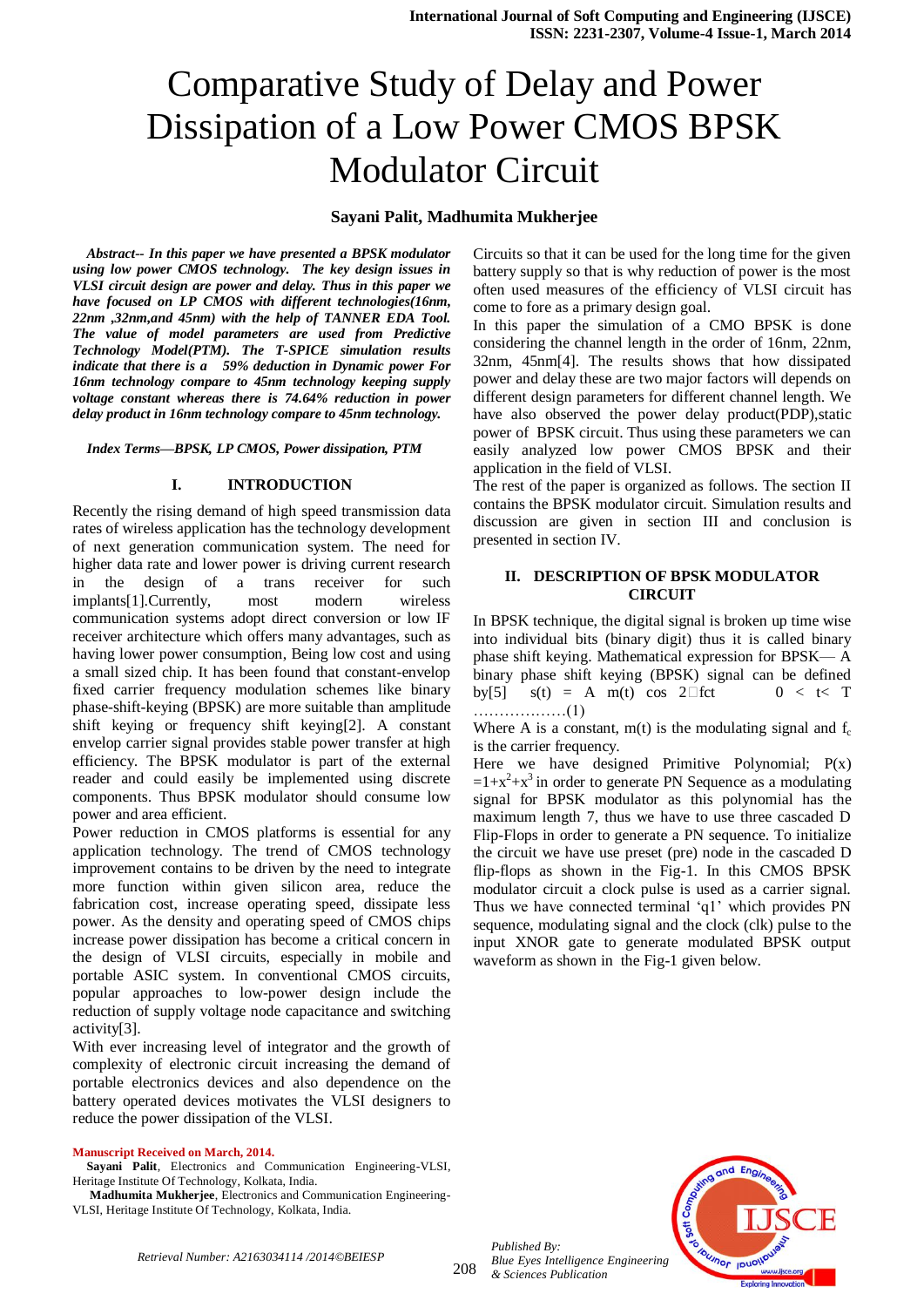

**Fig-1: Schematic Diagram Of CMOS BPSK Modulator**

signal and the clock (clk) pulse to the input XNOR gate to generate modulated BPSK output waveform as shown in the Fig-1 given below.

#### **III. SIMULATION RESULTS AND DISCUSSION**

All simulations are done in TANNER EDA Tool using PTM technology for 16nm, 22nm, 32nm, 45nm. Model parameters are extracted from LP CMOS user manual. The results clearly shows how delay and power dissipation relate to different design parameters such as supply voltage, width of PMOS and NMOS. In all cases pulse type  ${PULSE(0 1 0 5n 5n 70n 150n)}$  input signal is used with rise time(t<sub>r</sub>=5ns), fall time( $T_f$ =5ns), initial delay( $t_d$ =0ns), and pulse width $(t_{pw}=70 \text{ns})$  and time period( $t_{PER}=150 \text{ns}$ ). We compare our results in 16nm, 22nm, 32nm and 45nm for a low power CMOS. The static power and current of the CMOS BPSK modulator is varying with the supply voltage and aspect ratio. Using symbol generation method we have design the circuit.

#### **A. Simulation Waveform**

Transient characteristics of CMOS BPSK modulator is shown in Fig-2.This snapshot is taken from EDA Tanner Tool. Here in this waveform we can clearly see that when PN sequence (Q1, modulating signal) obtains the value '1' then modulated BPSK waveform is similar to the clock(carrier) and when it achieves "0" then the modulated output waveform 180 degree phase shifted of carrier signal.

#### **B. Delay Modeling For Cmos Bpsk**

In our circuit we have calculated the propagation delay by calculating the time from the 50% of the rising/falling input to 50% of the falling/rising of the output waveform .



**Fig-2:Transient Characteristics of CMOS BPSK**

Transient response of CMOS BPSK modulator is shown in Fig-2 i.e. input and output waveform with respect to time in ns .Delay for 0 to 1 transition to Propagate the output is given in equation  $no(2)[6]$ .

 $\text{t}_{\text{pLH}}=\text{C}_{\text{L}}\text{V}_{\text{DD}}/\{\text{w/L}\mu\text{c}_{\text{OX}}(\text{V}_{\text{DD}}\text{-}\text{V}_{\text{T}})^2$ } ……………….(2)

Here propagation delay for low to high is similar for high to low propagation delay( $t<sub>pHL</sub>$ ), w is the width of PMOS/NMOS,L is the channel length of PMOS/NMOS,  $V_{DD}$  is the Supply Voltage and  $V_T$  is the Threshold Voltage. The average propagation delay is given by equation (3)[7]

 $t_p=1/2(t_{pHL}+t_{pLH})$  ………………………(3) propagation delay has some key dependency parameters such as supply voltage ,channel length of the device, load and parasitic capacitance of CMOS devices. By increasing supply voltage we can reduce propagation delay and make the working circuit faster in switching as shown in the table(2) given below. By reducing the aspect ratio of the device we can reduce the propagation delay. As we know with the increased load capacitance propagation delay is also increased, so to avoid the problem we have varied the aspect ratio of the device keeping the supply voltage constant and negligible load capacitance to obtain the lowest propagation delay as shown in the Fig-4(a,b) .



209

*Published By:*

*& Sciences Publication*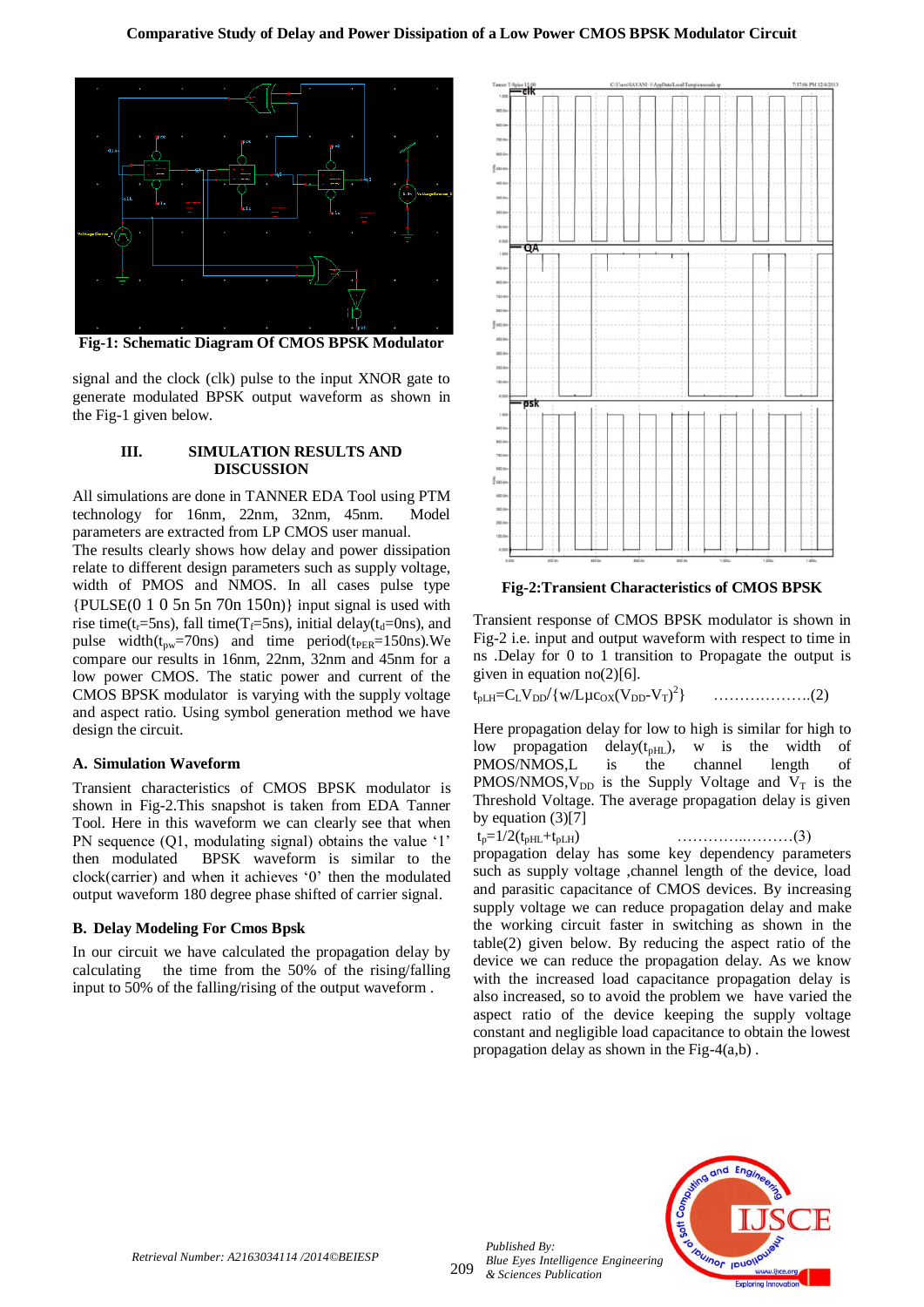

**Fig-4(a): Propagation Delay time (tp in ns) vs. Variation**  of  $Wp$  (um) when  $V_{DD} = 1V$ 

Fig-4(a) shows that the propagation Delay is changing with the variation of width of NMOS for 16nm, 22nm,32nm and 45nm.



**Fig-4(b):Propagation delay time (t<sup>p</sup> in ns) vs. Variation**  of  $W_n$ (um) when  $V_{DD} = 1v$ 

Fig-4(a) shows that the propagation Delay is changing with the variation of width of NMOS for 16nm, 22nm,32nm and 45nm.

## *C. POWER MODELING FOR CMOS BPSK*

Two types of power occur in CMOS BPSK modulator circuit, which are given below[8]:

**Static Power Dissipation:** when circuit is in idle state, no switching takes place but some amount of leakage current flows thus the power dissipation occurs. The main component of leakage current is sub-threshold leakage current  $(I<sub>sub</sub>)$ ).the table(2) shows the static power of BPSK modulator circuit with respect to the variation of technology and supply voltage[9].

**Table-1: Static power of CMOS BPSK modulator varying with supply voltage for different technology.**   $(W_n = 2W_p)$ 

| <b>Supply</b>                   | <b>Static Power(uw)</b> |        |        |         |  |  |
|---------------------------------|-------------------------|--------|--------|---------|--|--|
| Voltage(v)<br>$\mathbf{V_{DD}}$ | 16nm                    | 22nm   | 32nm   | $45$ nm |  |  |
|                                 | 0.7084                  | 0.1794 | 0.147  | 0.1679  |  |  |
| 1.5                             | 13.97                   | 3.247  | 1.265  | 0.5354  |  |  |
|                                 | 174.99                  | 56.32  | 31.76  | 13.063  |  |  |
| 2.5                             | 2462                    | 1133   | 961.33 | 595.5   |  |  |

BPSK modulator static power is dependent on supply voltage. The table-1 shows the variation of static power with supply voltage for different technology. We assuming Wn=2 Wp.

**Dynamic Power Disspation:** This type of power dissipation occurs due to the charging and discharging of load and parasitic capacitors .the equation(4) shows the mathematical expression for the dynamic power[7]. *∞*

$$
P_{Dynamic} = \alpha C_L V_{DD}^2 f + \sum_{i=1} \alpha_i C_i V_{DD} (V_T - V_{DD}) .....(4)
$$

Where  $C_L$ =Load capacitance,  $V_{DD}$ =Supply voltage, f=Operating Clock Frequency,  $\alpha$ =Switching activity of gate(probability of 0 to 1 switch in a cycle)In this expression the Dynamic power indicates the average dynamic power of a complex gate due to output load capacitance and parasitic capacitance[10]. Here in our working circuit we have only considered the parasitic capacitance of CMOS devices. Table(2) shows the reduction of power dissipation and the power delay product with the dissipation we have varied the width of the CMOS devices keeping the supply voltage constant in different technology as shown in the fig  $-5(a,b)$ .





Fig-5(a) shows that the power dissipation is changing with variation of width of PMOS for 16nm,22nm,32nm, and 45nm. With the variation of width of PMOS and constant supply voltage power dissipation is increased linearly but after a certain range of width of PMOS changes of power dissipation is very less.

**Table2: Delay, Power dissipation and power delay**  product relate with supply voltage( $W_n = 2W_p$ )

| <b>V<sub>DD</sub></b> | 16 <sub>nm</sub> |           | 22nm       |         | 32nm      |            | $45$ nm   |           |            |        |           |            |
|-----------------------|------------------|-----------|------------|---------|-----------|------------|-----------|-----------|------------|--------|-----------|------------|
|                       | Pd               | tp        | <b>PDP</b> | Pd      | tp        | <b>PDP</b> | Pd        | tp        | <b>PDP</b> | Pd     | tp        | <b>PDP</b> |
|                       | uw               | <b>ns</b> | fJ         | uw      | <b>ns</b> | fJ         | <b>UW</b> | <b>ns</b> | fJ         | uw     | <b>ns</b> | fJ         |
| 1                     | 42.22            | 3.133     | 132.27     | 55.34   | 3.212     | 177.76     | 101.22    | 3.196     | 323.49     | 152.54 | 3.4153    | 520.83     |
| 1.5                   | 132.8            | 2.227     | 295.78     | 143.87  | 2.388     | 343.42     | 266.4     | 2.3523    | 626.65     | 427.75 | 2.6871    | 1149.4     |
| 2                     | 596.7            | 2.009     | 1199.12    | 363.50  | 2.214     | 804.78     | 518.51    | 2.328     | 1207.06    | 934.07 | 2.5576    | 2388.97    |
| 2.5                   | 2964             | 1.989     | 5895.39    | 2936.24 | 2.2001    | 6459       | 2912.54   | 2.225     | 6479       | 2503.5 | 2.545     | 6578.91    |



*Published By:*

*& Sciences Publication*